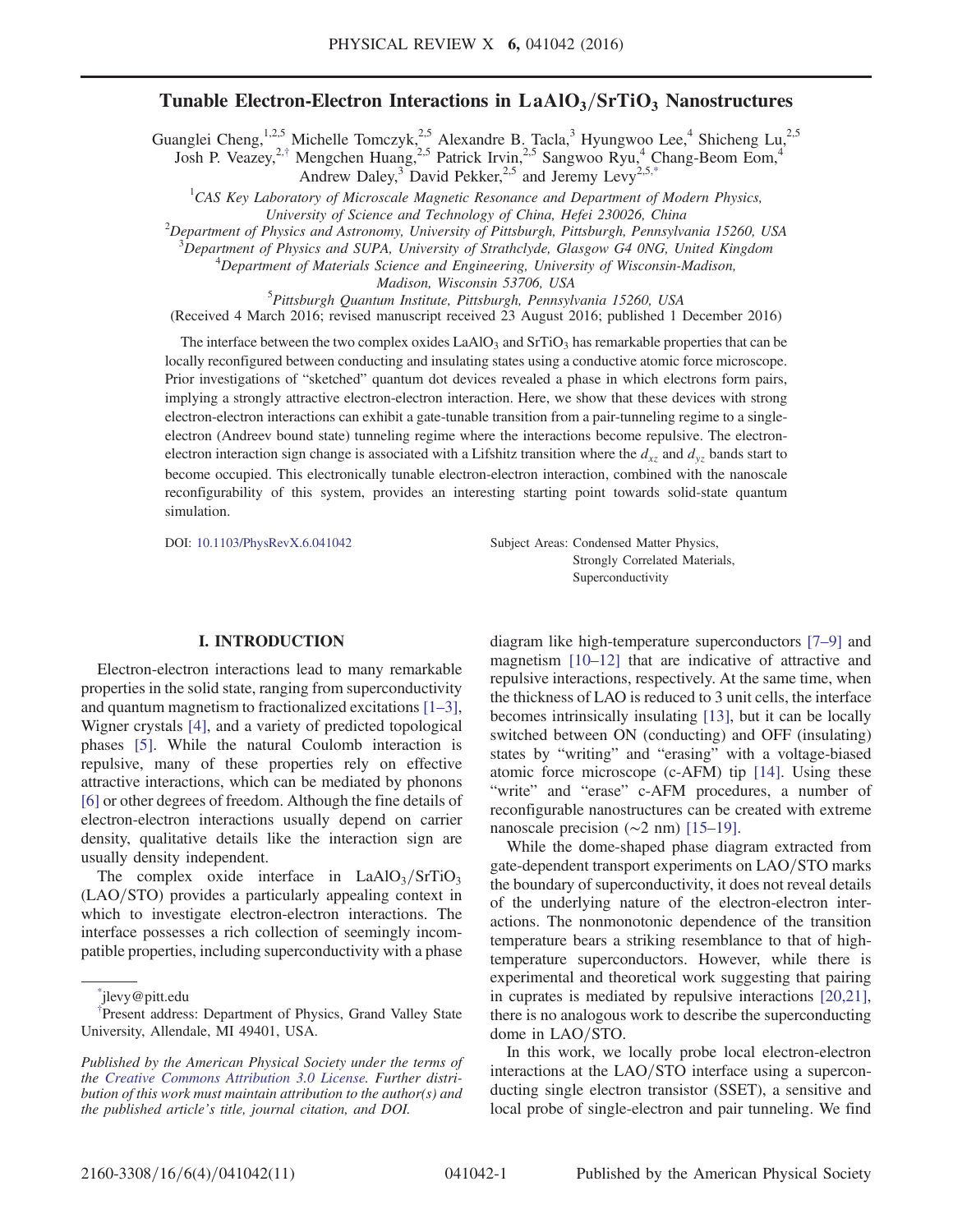that the sign of the electron-electron interaction changes within the superconducting dome. These observations provide crucial constraints that may lead to a fundamental understanding of electron pairing and superconductivity in STO-based systems, as well as providing a novel tool for controlling electron transport in these materials.

The complex electron-electron interactions at the  $LAO/STO$  interface are derived from the properties of the STO substrate. Doping bulk STO to a low carrier density  $(10^{17} \text{ cm}^{-3})$  results in a superconductor with a small Fermi surface (Fermi temperature  $T_F \sim 13$  K) and low superconducting critical temperature ( $T_c$  < 0.3 K) [\[22\]](#page-10-4). In a 1969 paper, Eagles argued that the superconductivity in low-density STO involves Bose-Einstein condensation (BEC) of strongly paired electrons, in contrast to conventional Bardeen-Cooper-Schrieffer (BCS) superconductivity in which electron pairing is weak and electron pair size is much larger than the interelectron spacing [\[23\]](#page-10-5). A direct consequence of the strong pairing theory is that above  $T_c$  the electrons are no longer condensed but remain in bound pairs. The general phenomenology of transitioning from strong to weak pairing interactions, known as the "BEC-BCS crossover," has been thoroughly investigated both theoretically and experimentally in ultracold atoms [\[23](#page-10-5)–26]. Recently, the hallmark of BEC-regime physics electron pairing without superconductivity—was observed at the  $LAO/STO$  interface [\[27\]](#page-10-6). Specifically, it was found that electron pairs persist up to pairing temperatures of  $T_p \sim 1$ –10 K and magnetic fields of  $B_p \sim 1$ –10 T, far higher than the superconducting critical temperature  $T_c \sim$ 0.3 K and upper critical magnetic field  $\mu_0H_{c2} \sim 0.3$  T. The ratio of pairing temperature to Fermi temperature  $T_p/T_F \sim$ 0.1–0.8 is much larger than that of conventional BCS superconductors, indicating that the pairing interactions in low-density STO are indeed quite strong and attractive, and hence are in the BEC-BCS crossover.

We investigate electron-electron interactions at the LAO/STO interface by measuring transport through a quantum dot (QD) fabricated by c-AFM lithography. Experiments utilize a SSET geometry, where the QD is proximity coupled to two superconducting nanowire leads and a side gate. This setup is geometrically similar to the one reported in Ref. [\[27\]](#page-10-6), but here we investigate higher electron densities on the QD and different gap structures in the leads. We observe a dramatic change in the transport properties as we tune the electron density on the QD using electrostatic gating (by a sketched side gate). At low gate voltages (low electron densities on the QD), the transport occurs via strongly bound electron pairs, as previously reported in Ref. [\[27\]](#page-10-6). On the other hand, at high gate voltages (high electron densities on the QD) the transport changes to a conventional single-particle regime. The single-particle transport appears to be carried by conventional Andreev bound states (ABS) that are localized on the QD [28–[30\].](#page-10-7)

<span id="page-1-0"></span>

FIG. 1. Superconducting single electron transistor (SSET). (a) The excitation spectra of a QD depends on the sign of the interaction strength U. When  $U < 0$  (top two panels), the twoelectron ground state (top left-hand panel) is lower than the oneelectron ground state. When  $U > 0$  (bottom two panels), the one-electron ground state is lowest (bottom right-hand panel). (b) Electron-electron interactions are probed by a SSET fabricated by c-AFM lithography. The nanowire QD is defined by two barriers between leads 3 and 4 separated by 1  $\mu$ m. A side gate tunes the chemical potential of the QD.

The abrupt and marked change in transport properties through the QD is attributed to a sign change of an electronelectron interaction that depends on electron density. At low electron densities, the electron-electron interactions are strongly attractive. Low-energy excitations of the QD consist of adding or removing strongly bound electron pairs; hence, transport proceeds via resonant pair tunneling [Fig. [1\(a\),](#page-1-0) top left-hand panel]. At higher electron densities, the interactions become repulsive. In this regime, the lowenergy excitations of the QD consist of adding or removing a single electron from the dot [Fig. [1\(a\)](#page-1-0), bottom right-hand panel]. Coupling the QD to superconducting leads results in the formation of conventional ABS, which are responsible for electron transport in this regime.

# II. OBSERVATION OF PAIR AND SINGLE-PARTICLE TRANSPORT REGIMES

The SSET devices are fabricated by c-AFM lithography [\[27\]](#page-10-6), as shown in Fig. [1\(b\)](#page-1-0). Using a voltage-biased c-AFM tip ( $V_{\text{tip}} = 12$  V), we first "write" a nanowire network consisting of main channel leads (1 and 5) and three voltage sense leads (2, 3, and 4). The c-AFM tip is then directed to cut across the main channel with a small negative voltage applied ( $V_{\text{tip}} = -0.3$  V) to engineer two tunnel barriers separated by 1  $\mu$ m and located between leads 3 and 4. The tunnel barriers define the QD, and their strength determines the initial coupling strength to the leads. The nanowire section between leads 2 and 3 has no barriers and serves as a control wire. Finally, a side gate nanowire is written 1  $\mu$ m away from the main channel to tune the chemical potential  $\mu$ , interaction strength U, and tunneling coefficient t. All of the nanowires have width  $w \sim 10$  nm at room temperature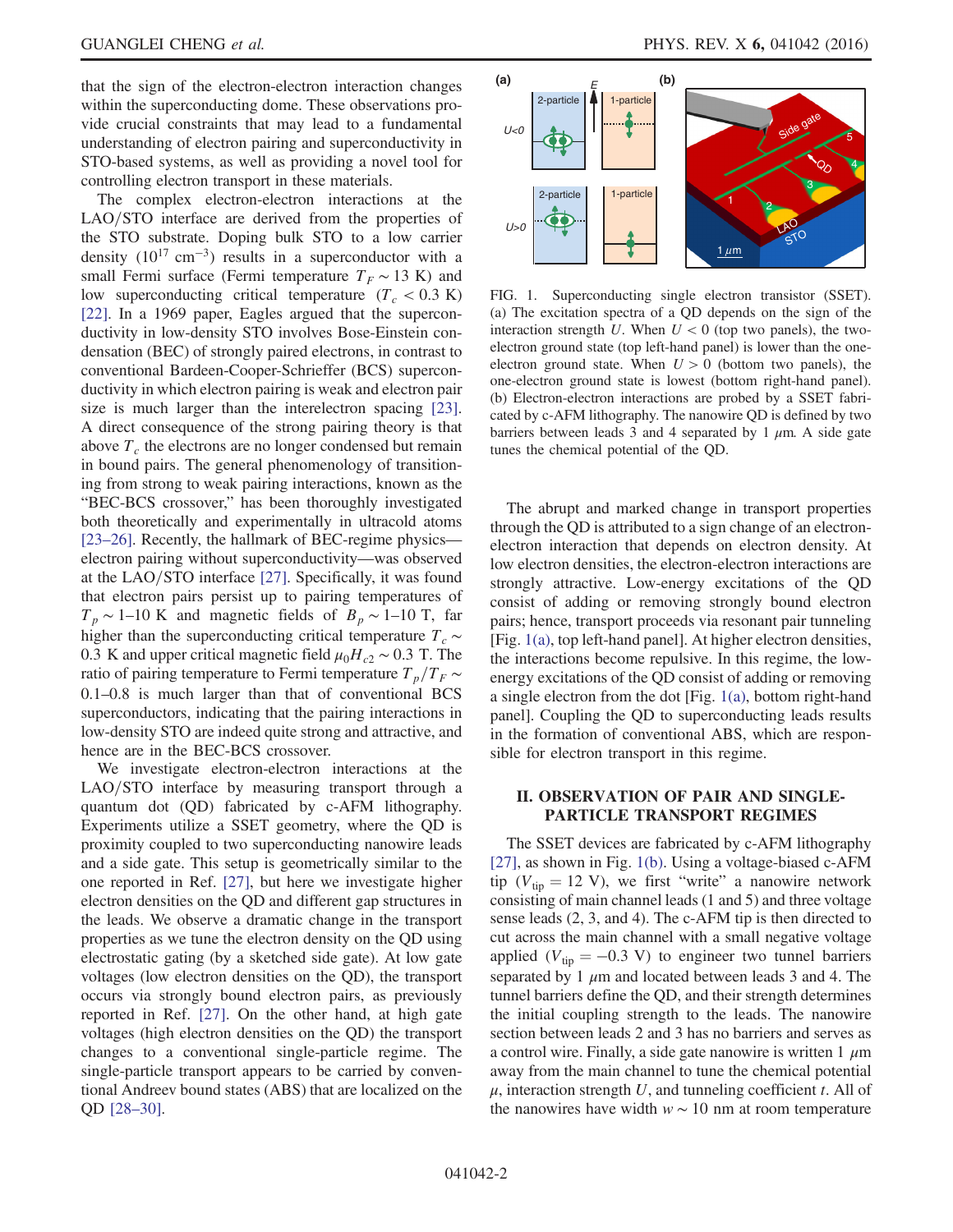[\[14\]](#page-10-1). The entire setup can be regarded as a superconducting nanowire-QD-nanowire system.

Transport is measured in a four-terminal setup: we extract the differential conductance  $dI/dV$  of the QD by passing a current through the main channel and simultaneously measuring the voltage drop between leads 3 and 4. Figure [2\(a\)](#page-2-0) shows the differential conductance  $dI/dV$  of a typical SSET device as a function of the sourcedrain bias  $V_{34}$  and side gate voltages  $V_{sg}$  [see Fig. [1\(b\)](#page-1-0)] at low temperatures  $T = 50$  mK and zero magnetic field  $(B = 0$  T). Four distinct transport regimes can be identified in terms of  $V_{sg}$  ranges: (i) well-defined conductance diamonds associated with resonant pair tunneling ( $V_{sg}$  < −40 mV), (ii) subgap transport via pair-bound states (−40 < Vsg < −30 mV), (iii) subgap transport via Andreev bound states  $(-30 < V_{sg} < -10$  mV), and (iv) Josephson transport ( $V_{sg} > -10$  mV).

(i) The well-defined conductance diamonds regime  $(V_{\rm sg} < -40 \text{ mV})$  is qualitatively similar to the transport reported in Ref. [\[27\],](#page-10-6) in which we have associated the diamonds with resonant tunneling of strongly bound electron pairs. A series of zerobias peaks (ZBP) are present near the "tips" of the diamonds, as indicated in Fig. [2\(a\).](#page-2-0) The ZBPs bifurcate as we increase the magnetic field above a critical value ( $B_p \sim 1-2$  T), indicating the breaking of strongly bound pairs [Fig. [2\(c\)\]](#page-2-0).  $B_p$  is typically much larger than the upper critical magnetic field,  $\mu_0 H_{c2} \sim 0.3$  T, for destroying superconductivity [\[27\].](#page-10-6)

<span id="page-2-0"></span>

FIG. 2. Transport characteristics. At  $T = 50$  mK,  $dI/dV$  is measured as a function of  $V_{34}$  and  $V_{sg}$  at (a)  $B = 0$  T and (b)  $B = 1$  T. The dashed line in (a) is a guide to the eye showing how the diamonds are offset. The fact that the diamonds can be connected by a straight line indicates that one lead has a gap while the other is not gapped. The red arrow indicates the location of zero-bias peak. (c) Zero-bias line cuts at  $B = 0-4$  T in low  $V_{sg}$  range ( $-60 < V_{sg} < -35$  mV). The ZBPs bifurcate above  $B_c$  (1–2 T), signifying pair tunneling. Curves are shifted by 1.16  $\mu$ S starting from  $B = 4$  T data for clarity. (d) Zero-bias line cuts at  $B = 0-4$  T in high  $V_{sg}$  range  $(-30 < V_{sg} < -10$  mV). The ZBPs do not bifurcate, signifying single-electron tunneling. Curves are shifted by 7.75  $\mu$ S starting from  $B = 4$  T data for clarity.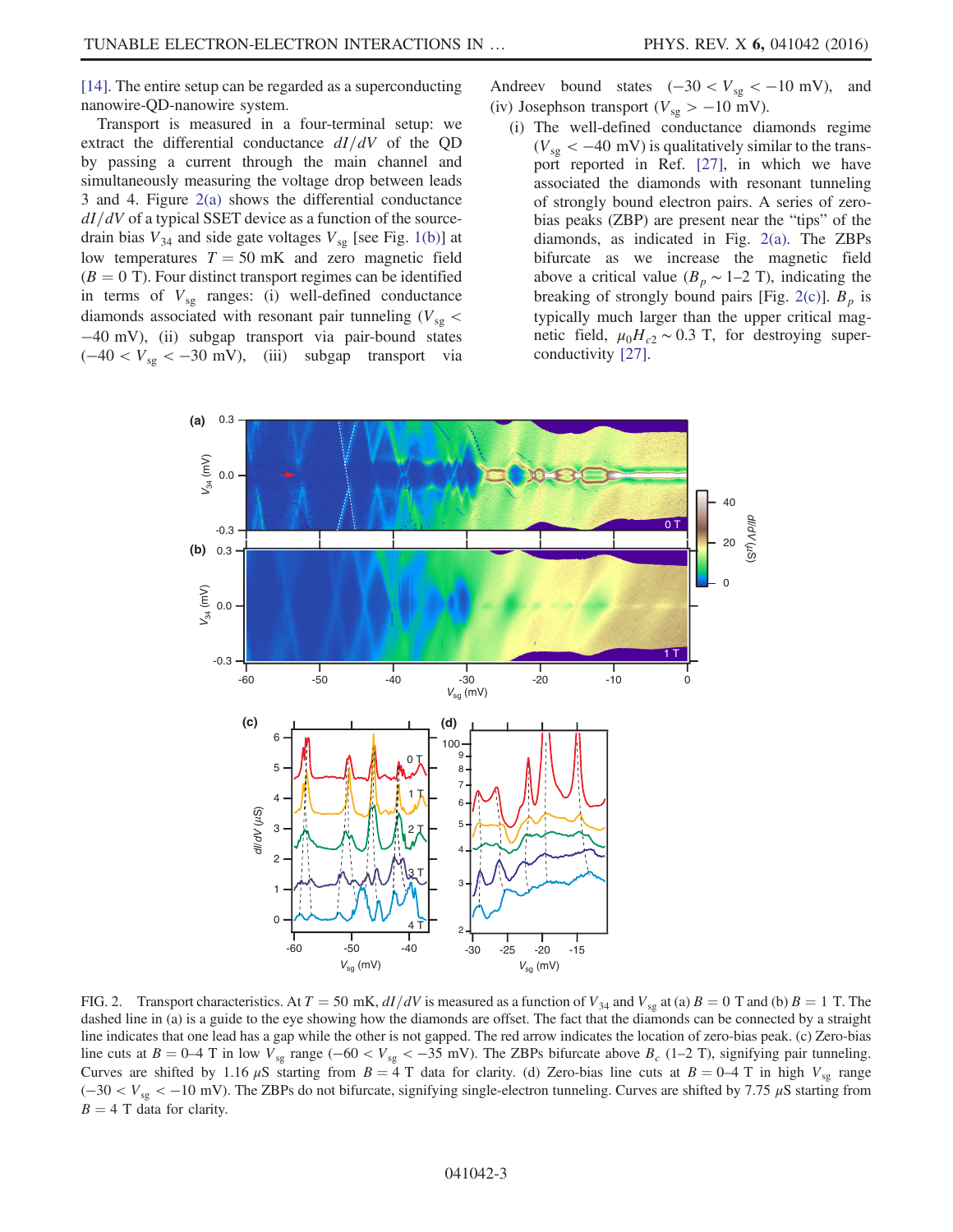The diamonds have a nearly insulating gap of roughly  $4\Delta/e$ , where  $\Delta \sim 48 \mu\text{eV}$ , in contrast to those observed in Ref. [\[27\]](#page-10-6) without the insulating gap. This conductance gap, which is determined by the superconducting gap  $\Delta_s$  in the source lead (as we discuss later), is only weakly dependent on  $V_{sg}$  since the source lead is weakly coupled to the side gate. Moreover, the diamonds are offset horizontally while still being connected by a straight line [see Fig. [2\(a\)](#page-2-0)], which (as we discuss below) indicates that the drain lead has gapless excitations while the source lead remains gapped. Such gapless excitations can arise from nanoscale imperfections (e.g., in carrier density), although the source and drain leads should be nominally identical. At sufficiently large magnetic fields, the pairing gap and the offset between the diamonds are simultaneously suppressed; see Fig. [2\(b\).](#page-2-0) The field (∼1 T) at which the offset vanishes coincides with  $B_p$  for electron pairing, suggesting the source lead is still gapped even when the superconductivity is suppressed above the upper critical field,  $\mu_0 H_{c2} \sim 0.3$  T.

- (ii) The subgap transport via pair bound states regime  $(-40 < V_{sg} < -30$  mV) is characterized by the appearance of relatively stronger conductance features inside the gap. These "X"-shaped features extend all the way across the  $4\Delta/e$  gap and appear to be particle-hole symmetric. We ascribe these features to pair bound states on the QD: electron pairs that are in a superposition of being a bound pair on the QD and in the superconducting lead.
- (iii) The subgap transport via the ABS regime  $(-30 <$  $V_{sg} < -10$  mV) is characterized by a dramatic change of the transport characteristics. The gap shrinks from  $4\Delta/e$  to  $2\Delta/e$  and at the same time the subgap features become much "brighter"  $\frac{dI}{dV}$ increases approximately tenfold) and change shapes from characteristic "X" features to "loop" features. We ascribe the dramatic change of the transport to the appearance of Andreev reflections. The absence of features at  $V_{34} = 2\Delta/ne$  (n = 1, 3, 4, …) suggests that multiple Andreev reflection processes are irrelevant. Rather, the well-defined smooth loop features are a clear manifestation of transport via ABS.

In the diamond regime and the pair-bound state regime, the lowest excited state of the QD corresponds to adding (or removing, depending on  $V_{sg}$ ) a pair of electrons from the dot. The emergence of ABS loops indicates the lowest excited QD level is characterized by adding (or removing) a single electron to the dot, as illustrated in Fig. [1\(a\)](#page-1-0). This assignment of the QD excitation structure can be further confirmed by examining the field dependence of the ZBPs. As shown in Fig. [2\(d\),](#page-2-0) no signs of ZBP bifurcation are observed up to  $B = 4$  T in the ABS regime, except for a decrease in amplitude of the ZBPs due to suppression of superconductivity. In contrast, in the diamond regime the ZBPs bifurcate above  $B_p \sim 1$ –2 T. Since  $B_p$  is generally decreasing with increasing  $V_{sg}$  [\[27\]](#page-10-6), this observation supports the conclusion that the origin of the ZBPs is single particle in nature.

All of the over 50 SSET devices we fabricate show electron pairing without superconductivity in the diamond regime. However, in order to observe closed ABS loops the QD has to be coupled to one gapped superconducting lead and one gapless "probe" lead. Although we do not purposefully design the gap structure in our devices, about 10% of the devices do have pronounced ABS loops. The existence of nanoscale imperfections that will sometimes make a particular lead gapless is probably the primary factor in creating conditions necessary to observe ABS.

(iv) The Josephson regime ( $V_{sg} > -10$  mV) appears at high side gate voltages (and, hence, electron densities). In this regime, the electron tunneling matrix element between the QD and the superconducting leads becomes large enough to enable coherent Josephson transport through the QD. The I-V characteristics in this regime are consistent with the RCSJ model [\[31,32\]](#page-10-8) of transport through a shunted Josephson junction with a typical critical current  $I_c \sim 2.8$  nA (see Appendix [D\)](#page-9-6).

# III. THEORETICAL MODEL OF TRANSPORT IN THE SSET

The experimental signatures of attractive and repulsive electron-electron interactions in transport can be well described by a minimal model of the SSET device. The ingredients for the model are (1) a superconducting lead with gapped excitations—which acts as a source of electron pairs, (2) a QD with a single-electron level of either attractive or repulsive interactions, (3) and a normal lead with gapless excitations—which acts as a sensor of electronic states on the QD. The reason for including both a gapless and a superconducting lead in the model is the fact that sketched LAO/STO nanowires tend to show at the same time both electron pairing and gapless excitations. This dual nature has been observed in previous tunneling experiments [\[9\]](#page-9-7) and is consistent with our observations of subgap transport all the way to zero bias.

We now discuss the origin of the conductance features that appear in transport measurements. Our starting point is the single-level QD Hamiltonian,

$$
H_{\rm QD} = \sum_{\sigma = \{\uparrow, \downarrow\}} \varepsilon_{\sigma} n_{\sigma} + U n_{\uparrow} n_{\downarrow}, \tag{1}
$$

where  $n_{\sigma} = d_{\sigma}^+ d_{\sigma}$  is the electron number operator,  $d_{\sigma}^+$  ( $d_{\sigma}$ )<br>creates (annihilate) an electron with spin  $\sigma$  on the OD  $\epsilon$  is creates (annihilate) an electron with spin  $\sigma$  on the QD,  $\varepsilon_{\sigma}$  is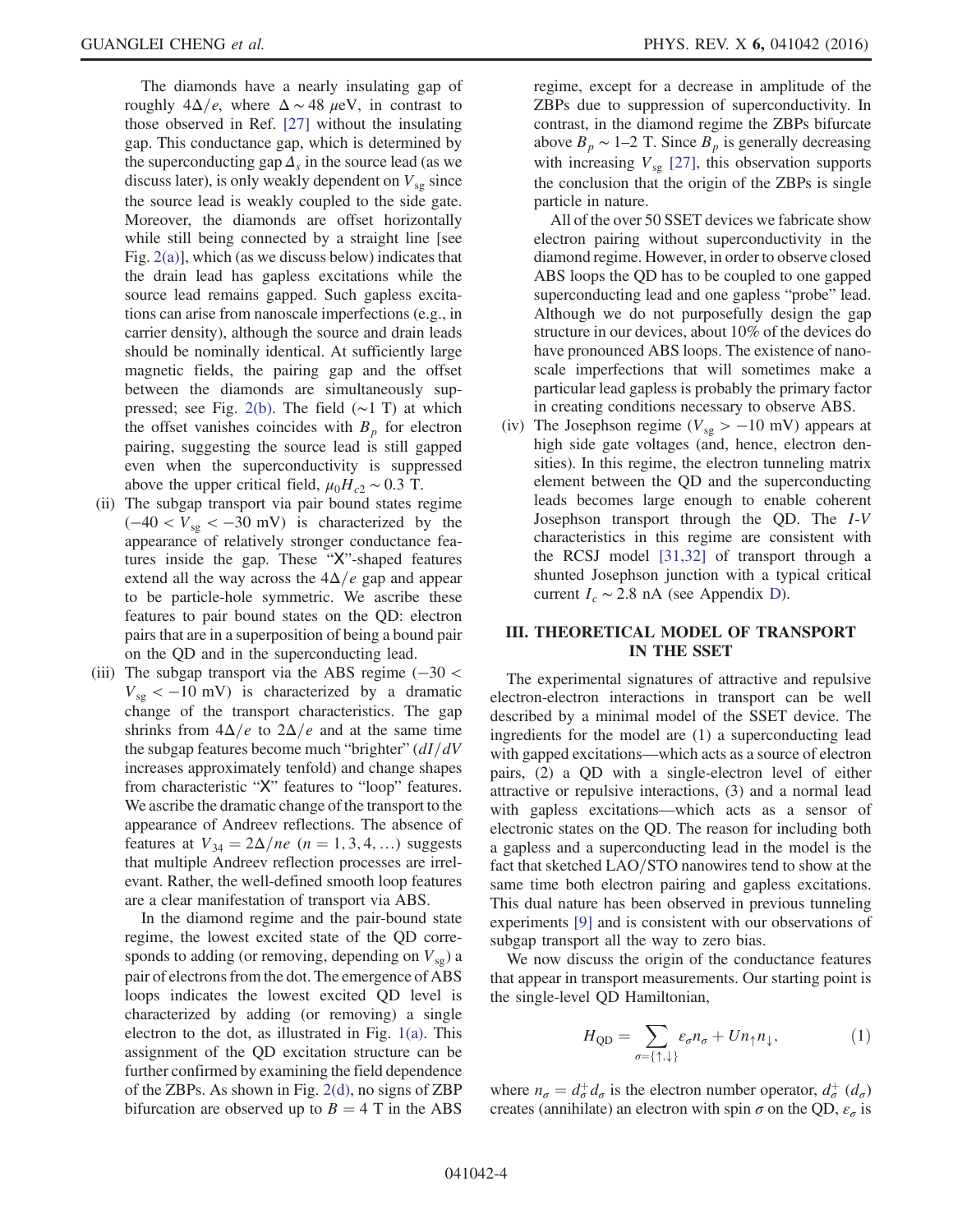the single-electron energy on the QD (which is tuned by  $V_{sg}$  and the B field), and U is the electron interaction parameter that can be both positive (repulsive) and negative (attractive). As we describe in the Introduction, in the zero magnetic field ( $\varepsilon_{\uparrow} = \varepsilon_{\downarrow}$ ) the parity of the QD ground and first excited state depends on the sign of interactions. Specifically, for the case of attractive interactions  $(U < 0)$ , the QD ground state has even parity as does the first excited state, and the odd parity states lie at higher energies [see Fig. [1\(a\)\]](#page-1-0).

How does the unusual level structure in the presence of attractive interactions on the QD reflect on transport through the QD? We begin by considering the case in which both the superconducting and the normal leads are weakly coupled to the QD. In this case, the electrons move by a series of resonant pair-tunneling processes: the electron pair tunnels from the source lead to the QD and then to the drain lead. In order for the resonant tunneling processes to take place, the two-electron excitation on the QD must be resonant with an occupied two-electron state in the source lead and an empty two-electron state in the drain lead. The two-electron spectral function in a superconductor has a 4Δ gap, as compared to the one-electron spectral function that has a  $2\Delta$  gap. Taking into account this gap we find the conductance maps (see Fig. [3](#page-4-0)). We observe that in order to connect the two diamonds with a straight line, as we see in the experiment, we must have one lead gapless, resulting in a  $4\Delta/e$  gap, as shown in Fig. [2\(a\)](#page-2-0). We note that the electron pairs in the source and drain leads can still tunnel through the QD; however, the contributed conductance is very small due to the low density of states. The

<span id="page-4-0"></span>

FIG. 3. Simulation of pair conductance diamonds on varying gapped excitations in the leads. (a) When both source and drain leads only have gapped excitations, the diamonds are offset away from the gapless excitations indicated by the dashed lines. An insulating gap of  $4(\Delta_s + \Delta_d)/e$  appears between the tips of diamonds, where  $\Delta_s$  and  $\Delta_d$  are the pairing gaps of source and drain leads. (b) When the drain lead has gapless excitations, one side of the diamonds stays connected by a straight line. Note electron pairs can still tunnel through the device when  $|V_{34}| < 2\Delta_s/e$ , as shown in the conductance peak at zero-bias in the bottom panel.  $\alpha$  on the x-axes is the lever arm ratio converting  $V_{sg}$  to energy.

conductance peak at zero bias, shown in Fig. [3\(b\),](#page-4-0) is consistent with the observation in Fig. [2.](#page-2-0) Further details of the transport theory in the conductance diamond regime can be found in Appendix [A.](#page-7-0)

As the coupling between the QD and the superconducting lead becomes stronger, the QD begins to coherently exchange electrons with the superconductor. We describe these processes by supplementing  $H<sub>OD</sub>$  with  $H<sub>SC</sub>$ , which describes the conventional gapped Bogoliubov excitations in the superconducting lead, and  $H<sub>T</sub>$ , which describes the electron tunneling between the superconducting lead and the QD:

<span id="page-4-2"></span>
$$
H = H_{SC} + H_{QD} + H_T,\tag{2}
$$

$$
H_{\rm SC} = \sum_{k\sigma} \xi_k c_{k\sigma}^+ c_{k\sigma} + \Delta \sum_k (c_{k\uparrow}^+ c_{-k\downarrow}^+ + c_{-k\downarrow} c_{k\uparrow}),\tag{3}
$$

<span id="page-4-3"></span>
$$
H_T = \sum_{k\sigma} t c_{k\sigma}^+ d_\sigma + \text{H.c.},\tag{4}
$$

where  $c_{k\sigma}^{+}$  and  $c_{k\sigma}$  are the electron creation and annihilation operators in the superconducting lead,  $\xi_k$  is the electron energy in the absence of the pairing gap  $\Delta$ , and t is the tunneling coefficient.

The experimentally observed subgap features can be readily seen in the one- and two-electron density of states (DOS) computed within our model (see Appendixes [B](#page-7-1) and [C](#page-8-0) for details). For the case of strong attractive interactions  $(U < -\Delta)$ , only the two-electron spectral function has subgap features. These "X"-shaped features originate in pair-bound states on the QD and have particle-hole symmetry [see Fig. [4\(a\)\]](#page-4-1). On the other hand, for the case of strongly repulsive interactions  $(U > \Delta)$ , only the oneelectron spectral function has subgap features, and these originate in the ABS [see Fig. [4\(b\)\]](#page-4-1). The qualitative appearance of these subgap features is not sensitive to

<span id="page-4-1"></span>

FIG. 4. Theoretical calculation of DOS spectra in a single-level QD in the presence of (a) attractive ( $U = -4\Delta$ ) and (b) repulsive  $(U = 2\Delta)$  electron-electron interaction. For the case (a) of strong attractive interactions, the two-electron "X"-shaped resonances are dominant, whereas for case (b) of strong repulsion, the dominant subgap "loop" features are one-electron resonances with Andreev bound states.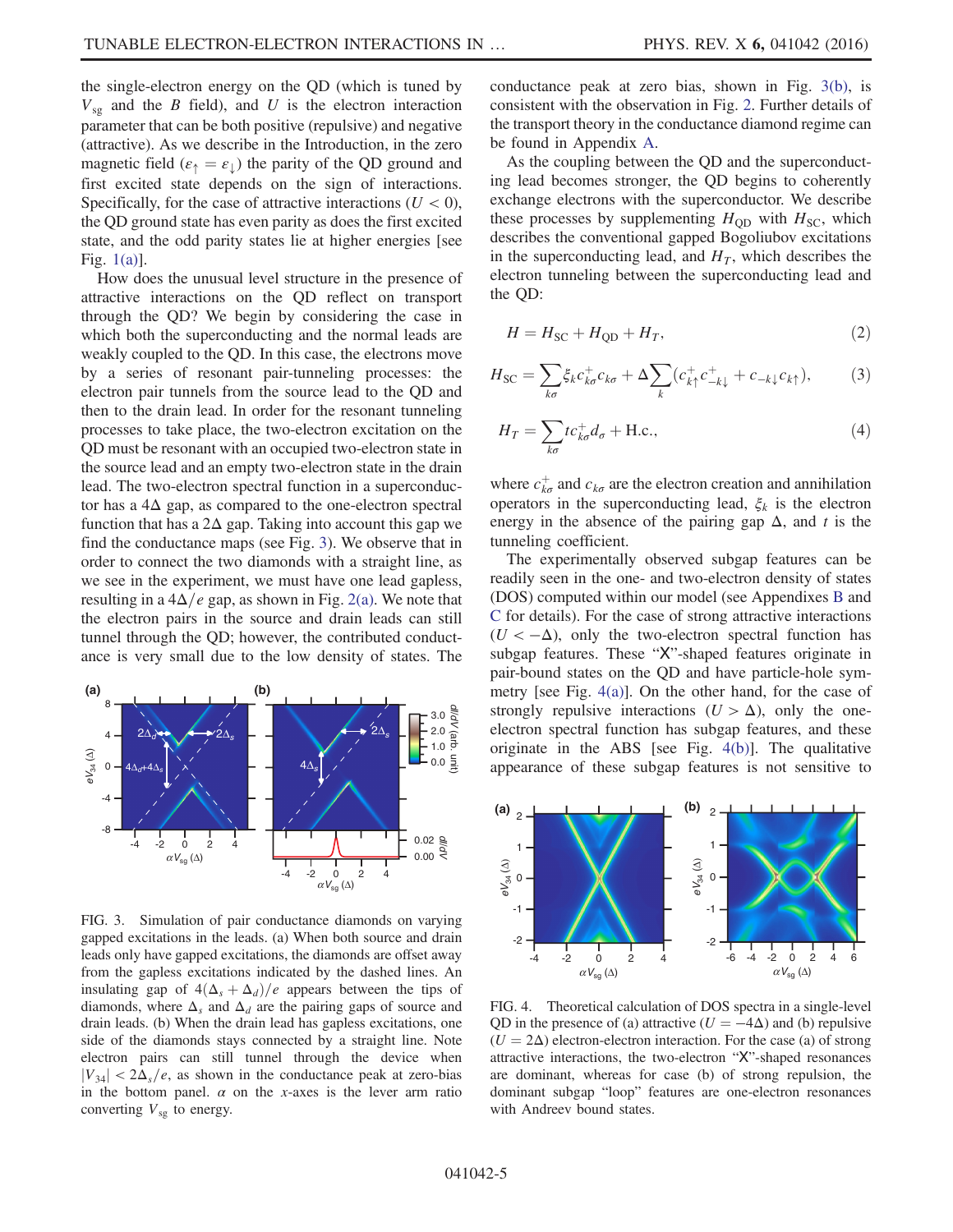details such as the tunneling strength t or the exact value of the interaction strength  $U$ . By comparing the subgap spectral function features with the experimental transport data, we can identify two regimes in the transport data: the pair-bound state regime and the ABS regime. We therefore identify the experimentally observed transition in the character of transport with the change in the sign of electron-electron interactions on the QD.

# IV. MECHANISMS FOR DENSITY-TUNED INTERACTIONS—LIFSHITZ TRANSITION AND OTHER ALTERNATIVES

To model the experimentally observed transition from attractive to repulsive interactions, we extend the QD to 4 levels with the lower 2 levels of attractive character and the upper 2 levels of repulsive character. The corresponding one- and two-electron spectral functions [see Fig. [5\(b\)\]](#page-5-0) show two distinct regimes: "X"-shaped two-electron features at low electron densities on the QD and loop-shaped features at high electron densities. The simple four-level QD calculation agrees with the experimental data quite well [see Fig.  $5(a)$ ].

While electron-electron interactions are generally tuned by the electron density, it is important to consider why the observed transition from attractive to repulsive interactions is of such an abrupt function of the electron density. We suspect that the underlying mechanism is connected to the Lifshitz transition at the LAO/STO interface. The 2DEG at interface is formed from the three titanium  $t_{2q}$  d electron bands. Interfacial confinement effects split these d electron bands into a lower  $d_{xy}$  band and higher  $d_{xz}/d_{yz}$  bands [\[33\]](#page-10-9). Lateral (1D) confinement can create subband structure

<span id="page-5-0"></span>

FIG. 5. Comparison between data and calculation. (a) Magnified data plot in  $-33 < V_{sg} < -19$  mV. (b) Calculation of the DOS on the QD in the same  $V_{sg}$  range. The QD is restricted to 4 levels, with negative (positive) interaction for the bottom (upper) 2 levels in band 1 (2).

but is expected to preserve the underlying orbital character.

We conjecture that the  $d_{xy}$  electrons have attractive character while the  $d_{xz}/d_{yz}$  electrons have repulsive character. At low electron densities only the  $d_{xy}$  levels are available and, hence, the interactions on the QD are attractive. At a critical electron density, marked by the Lifshitz transition point (on the QD), the higher  $d_{xz}/d_{yz}$ bands become available and the interactions on the QD become repulsive. This interpretation that the lower  $d_{xy}$ band is the cradle of attractive interactions is consistent with the measurement at the 2D LAO/STO interface, which shows that the optimal doping for superconductivity happens at the Liftshitz transition [\[33\].](#page-10-9) We note that an alternative description of phenomena ascribed to the Lifshitz transition has been presented by Maniv et al. [\[34\]](#page-10-10), who ascribe the onset of superconductivity as arising from population of the  $d_{xz}/d_{yz}$  bands and interactions within those bands that map out the superconducting dome.

Titanium  $d_{xy}$  ferromagnetism has been reported at the 2D LAO/STO interface [\[35\]](#page-10-11), which might imply that the  $d_{xy}$ band has repulsive electron-electron interactions. However, there is evidence from a variety of experiments that  $d_{xy}$ electrons can pass through a mobility edge [\[36\]](#page-10-12), with the localized electrons giving rise to moments available for magnetic ordering, while the latter give rise to other transport phenomena. Indeed, there are several reports showing a coexistence of superconducting and ferromagnetic order [\[37,38\].](#page-10-13)

We now consider alternative explanations aside from the Lifshitz transition for the abrupt change in the character of transport. Abruptly increasing the tunneling matrix element t (e.g., by gating the barrier between the QD and the superconducting lead) may seem like a viable candidate for affecting the ground-state parity  $[30]$ , but an increase in  $t$ (with increasing  $V_{sg}$ ) neither favors an odd parity ground state nor does it bring down the single-electron states into the gap, which conflicts with the observation here. A more workable possibility is to abruptly introduce a large Zeeman field, in the presence of attractive interactions, to break the electron pairs on the QD and thus drive a transition from the two-electron to the one-electron transport regime. However, the only possible origin of such a Zeeman field is the exchange interaction between electron spins on the QD and a magnetic impurity spin in a charge trap. Loading an electron into the charge trap has a large impact on the transport characteristics [\[27,39,40\]](#page-10-6), either giving rise to a sudden "sawtoothlike" diamond if the trap is in parallel with the QD [\[40,41\]](#page-10-15) or causing a large insulating gap independent of the opening and closing of the pairing gap inside the diamonds if the trap is in series with the QD. Because these trap signatures are not observed here, it is highly unlikely that the transition could be attributed to the transition to the presence of impurity spin.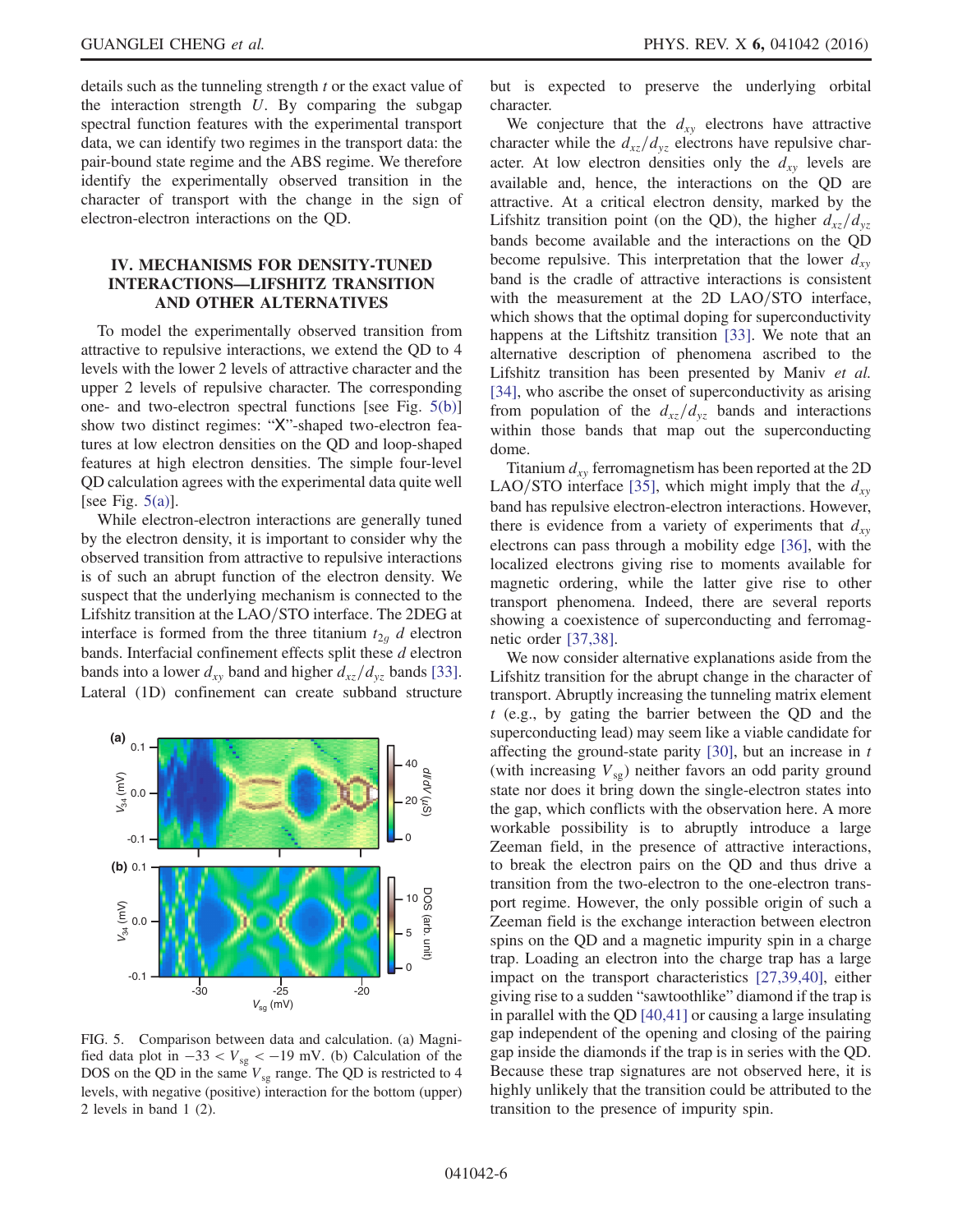#### V. SIGNATURES OF PREFORMED PAIRS

Thus far, we have discussed our observations of ABS at the strongly correlated LAO/STO interface. In other strongly correlated systems like high- $T_c$  cuprates, ABS is predicted to exist in the pseudogap regime [\[42\].](#page-10-16) We now explore the correlation between ABS and preformed pairs in LAO/STO by studying the low-magnetic-field dependence of ABS loops. As shown in Figs. 6(a)–[6\(h\)](#page-6-0), the amplitude and width ( $2\Delta$  in  $V_{34}$  direction) of the ABS loops shrink with increasing magnetic field. This evolution is more clearly visible by examining the average line cuts in the range  $-15 < V_{sg} < -10$  mV [see Fig. [6\(i\)](#page-6-0)]. The ABS peaks are completely suppressed above  $\mu_0 H_{c2} = 0.3$  T. The remaining dip at zero bias is an indication of the pairing gap at higher fields. At  $B < \mu_0 H_{c2}$ , additional ZBP features appear inside the loops and carry supercurrent at  $V_{sg} = -20, -15,$  and  $-6$  mV, where the QD levels align with the source and drain chemical potentials. These features are a consequence of coherent pair tunneling across the QD and are not present in every device. The extracted pairing energy (for the lead) decreases linearly with increasing field, with a zero-energy field intercept  $B_i = 1.3$  T, which is consistent with  $B_p$  in the lower  $V_{sg}$ regime [see Fig. [6\(j\)\]](#page-6-0).

#### VI. CONCLUSIONS AND OUTLOOK

The sign of the electron-electron interaction at the  $LAO/STO$  interface has a profound influence on the electron transport in SSET devices. The attractive interaction in the low  $V_{sg}$  regime results in electrons tunneling in pairs even at conditions where superconductivity is suppressed. Meanwhile, the emergence of single-particle ABS loops in the high  $V_{sg}$  regime is characteristic of repulsive electron-electron interactions. This abrupt sign change of electron-electron interactions, tuned by a single parameter  $V_{\text{sg}}$ , is postulated to be driven by the discontinuity of band structure at the Lifshitz transition.

The nature of superconductivity in STO is still not well understood, more than 50 years after its discovery. The observation of tunable electron-electron interactions in LAO/STO nanostructures provides important insights into basic mechanisms that lead to electron pairing in STO. At the same time, the ability to program the sign of

<span id="page-6-0"></span>

FIG. 6. Low-field dependence of ABS. (a)–(h) ABS loops at  $B = 0, 0.06$ , and 0.18–0.78 T in steps of 0.12 T. (i) Average vertical line cuts (averaged in  $-14 < V_{sg} < -11$  mV). Curves are shifted for clarity. (j) Extracted pairing gap size as function of B.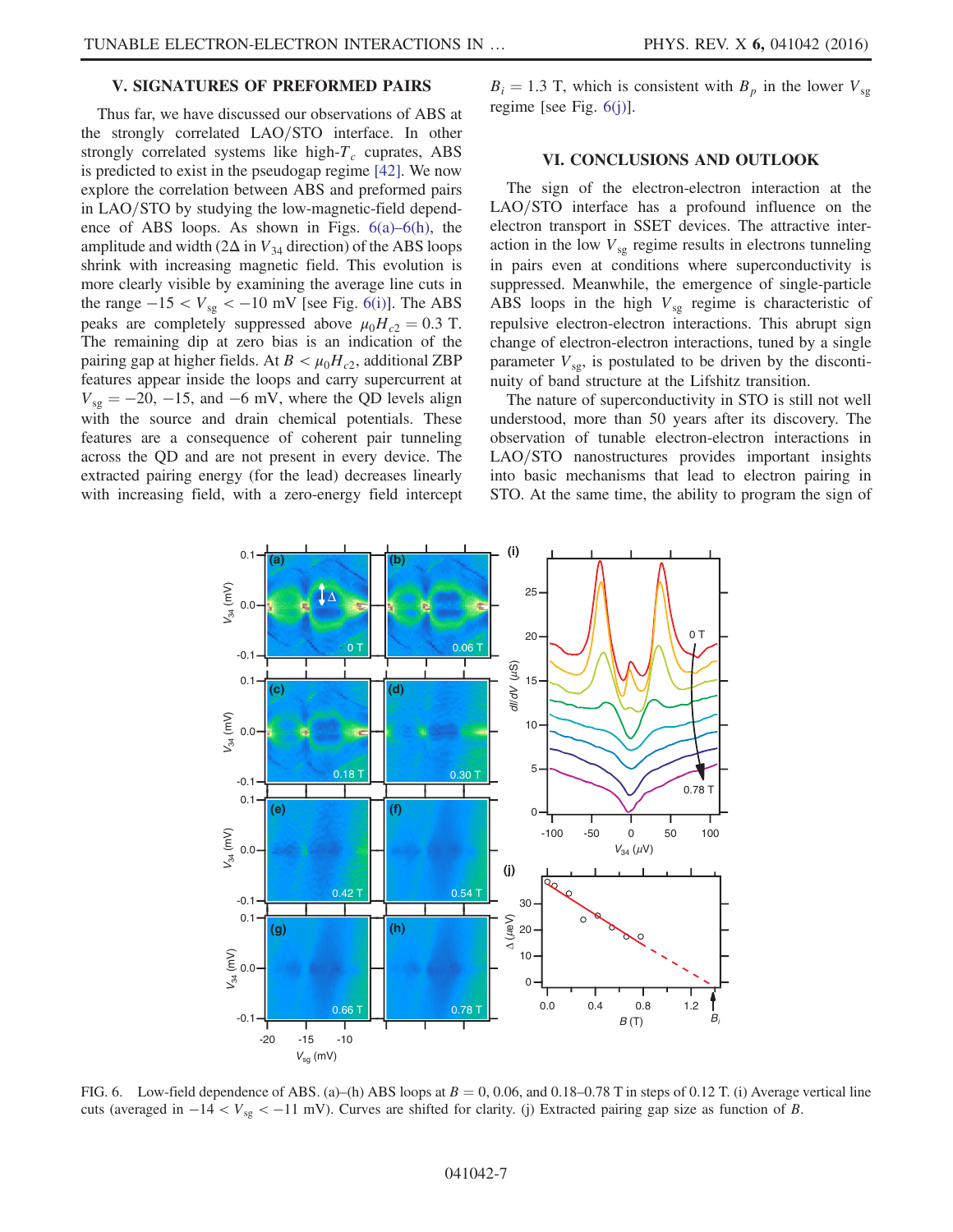electron-electron interactions can potentially play a critical role in solid-state quantum nanodevices and/or simulation.

# ACKNOWLEDGMENTS

This work is supported by the Air Force Office of Scientific Research under Grants No. FA9550-10-1-0524 (J. L.) and No. FA9550-12-1-0057 (J. L., A. D., A. B. T.), the National Science Foundation under Grant No. DMR-1104191 (J. L.), and the Office of Naval Research under Grant No. N00014-15-1-2847 (J. L.). Work at the University of Wisconsin was financially supported by the DOE Office of Basic Energy Sciences under Award No. DE-FG02-06ER46327. D. P. acknowledges support from the Charles E. Kaufman foundation and thanks the Aspen Center for Physics for its hospitality.

# <span id="page-7-0"></span>APPENDIX A: TRANSPORT IN THE WELL-DEFINED CONDUCTANCE DIAMONDS REGIME

In the well-defined conductance diamonds regime, the strong electron-electron attraction dominates the spectrum of the QD. Therefore, we treat the electrons on the QD as being tightly bound into pairs, and low-energy excitations of the QD correspond to adding or removing an electron pair from the QD. The effective Hamiltonian for the QD becomes

$$
H_{\rm QD} = (C_{\rm sg} V_{\rm sg} - 2ne)^2 / C_{\Sigma}, \tag{A1}
$$

where  $C_{sg}$  and  $C_{\Sigma}$  are the effective gate capacitance and total capacitance for adding electron pairs, and  $n$  is the number of pairs on QD. We model the transport through the QD using a master equation that describes the hopping of electron pairs between the leads and the QD. To connect the QD to the leads, we need the two-electron spectral functions  $A_1^{(2)}(\omega)$  and  $A_2^{(2)}(\omega)$  in the two superconducting<br>leads along with the pair distribution functions. We can leads along with the pair distribution functions. We can split the spectral function in the leads into three contribu-tions [\[43\]](#page-10-17): (1) a peak at  $\omega = 0$  corresponding to the pair condensate (this peak is expected to be significantly broadened for 1D superconductors, like our leads); (2) a finite spectral weight for  $\omega < 2\Delta$  corresponding to bound pairs at finite momentum (i.e., the phase and amplitude modes); (3) a large spectral weight at  $\omega \ge 2\Delta$  corresponding to pairs of free propagating particles (either holelike or electronlike).

Instead of computing the spectral function and the pair distribution function from first principles, we use a phenomenological model. To account for the fact that the pairs are made of electrons, we use the Fermi distribution function  $n_F$  to model the pair distribution function. We model the spectral function using the expression

$$
A_j^{(2)}(\omega) = \text{Re}\left(\frac{1}{\sqrt{\omega^2 - (2\Delta_j)^2 + i\gamma_j^2}}\right), \quad (A2)
$$

which has peaks at  $\omega = \pm 2\Delta$  associated with type (3) excitation and a finite weight at  $0 \le \omega \le 2\Delta$  associated with tation and a finite weight at  $0 \leq \omega < 2\Delta$  associated with type (1) and (2) excitations.

Consider the  $V_{sg}$  range near the tip of one of the conductance diamonds where the QD level with  $n + 1$ pairs becomes degenerate with the QD level with  $n$  pairs. The populations with *n* and  $n + 1$  pairs on the QD follow

$$
\dot{c}_n = -c_n \sum_{j=1,2} A_j (\mu_j - \varepsilon) n_F (\mu_j - \varepsilon)
$$
  
+ 
$$
c_{n+1} \sum_{j=1,2} A_j (\mu_j - \varepsilon) [1 - n_F (\mu_j - \varepsilon)], \qquad (A3)
$$

$$
\dot{c}_{n+1} = c_n \sum_{j=1,2} A_j (\mu_j - \varepsilon) n_F (\mu_j - \varepsilon)
$$
  
- 
$$
c_{n+1} \sum_{j=1,2} A_j (\mu_j - \varepsilon) [1 - n_F (\mu_j - \varepsilon)], \quad (A4)
$$

where  $\mu_1 = eV_{34}/2$  and  $\mu_2 = -eV_{34}/2$  are the chemical potentials in the two leads and  $\varepsilon = \alpha (V_{sg} - V_{sg0})$  converts  $V_{sg}$  to energy with the lever arm  $\alpha$  and  $V_{sg0}$  is the degeneracy point between states with *n* and  $n + 1$  pairs on the QD. The corresponding current is

<span id="page-7-2"></span>
$$
I(\mu_1, \mu_2, \varepsilon)
$$
  
= 
$$
\frac{A_1^{(2)}(\mu_1 - \varepsilon)A_2^{(2)}(\mu_2 - \varepsilon)[n_F(\mu_1 - \varepsilon) - n_F(\mu_2 - \varepsilon)]}{A_1^{(2)}(\mu_1 - \varepsilon) + A_2^{(2)}(\mu_2 - \varepsilon)}.
$$
 (A5)

<span id="page-7-1"></span> $dI/dV$  obtained from this formula is plotted in Fig. [3](#page-4-0).

#### APPENDIX B: SPECTRAL FUNCTIONS

<span id="page-7-3"></span>Following Eqs. [\(2\)](#page-4-2)–[\(4\),](#page-4-3) we work in the Bogoliubov quasiparticle representation with  $\xi_k = \hbar^2 k^2/(2m^*) - E_F$ , where  $E_F$  is the Fermi energy and  $m^*$  is the effective mass of the electron. The creation and annihilation operators can be written as

$$
c_{k\uparrow} = u_k \gamma_{k\uparrow} + v_k \gamma_{k\downarrow}^+, \tag{B1}
$$

$$
c_{-k\downarrow} = u_k \gamma_{k\downarrow} - v_k \gamma_{k\uparrow}^+, \tag{B2}
$$

where  $u_k = \sqrt{\frac{1}{2}(1 + (\xi_k/E_k))}$  and  $v_k = \sqrt{\frac{1}{2}(1 - (\xi_k/E_k))}$ . This brings  $H_{SC}$  to the diagonal form,

$$
H_{\rm SC} = \sum_{k\sigma} E_k \gamma_{k\sigma}^+ \gamma_{k\sigma}, \tag{B3}
$$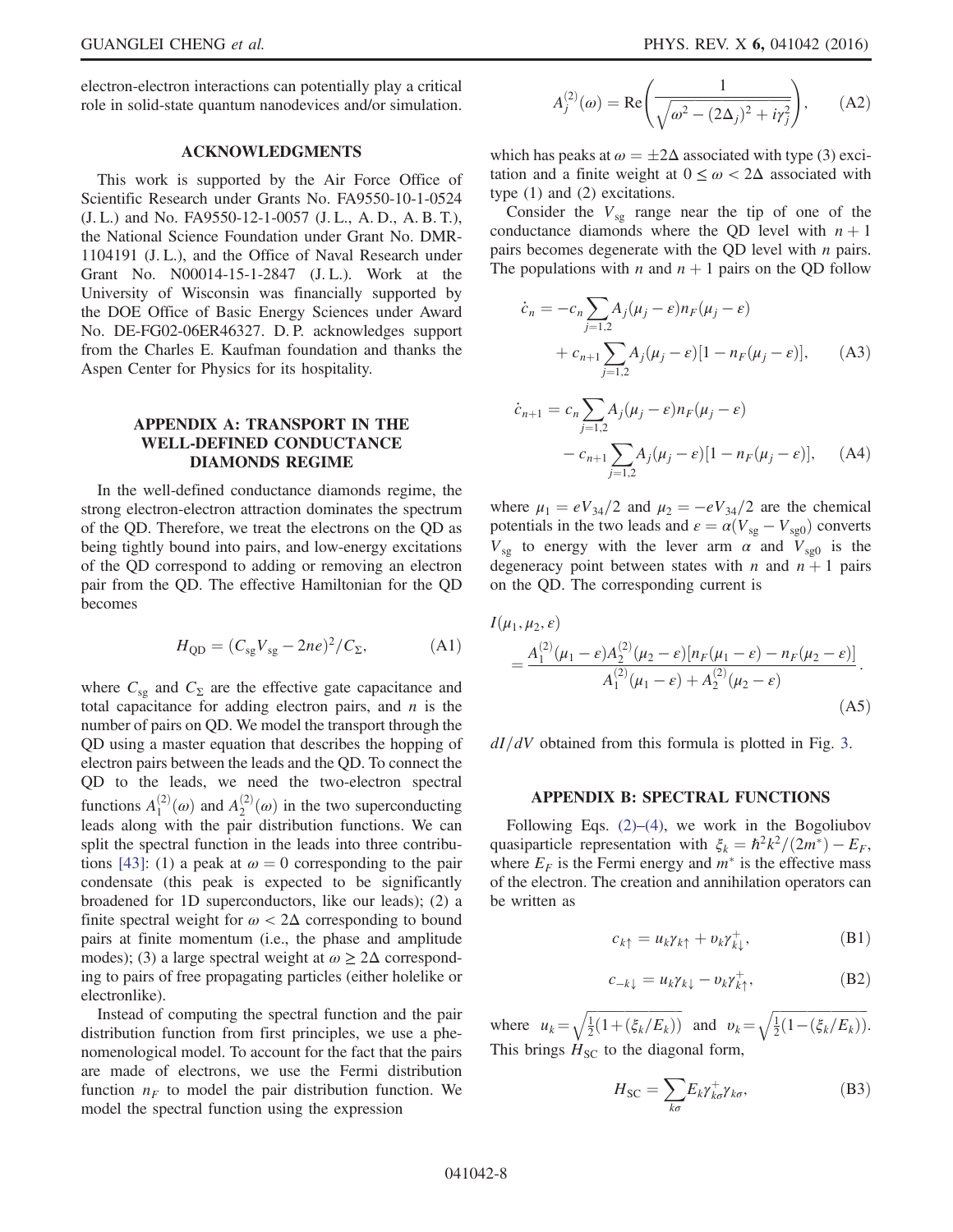where  $E_k = \sqrt{\Delta^2 + \xi_k^2}$ . Then we can write  $H_T$  as

$$
H_T = \sum_{kj\sigma} [t_j (u_k \gamma_{k\sigma}^+ + \sigma v_k \gamma_{k\bar{\sigma}}) d_{j\sigma} + \text{H.c.}], \quad \text{(B4)}
$$

where the tunneling coefficients  $t_i$  depend on only the QD's energy level j.

We then numerically reconstruct the QD's DOS by computing the one- and two-electron spectral functions, which are given by

$$
A_{j,\sigma}^{(1)}(V) = \sum_{n} (|\langle \psi_n | d_{j\sigma} | \psi_g \rangle|^2 \delta(E_n - E_g - eV)
$$
  
+  $|\langle \psi_n | d_{j\sigma}^+ | \psi_g \rangle|^2 \delta(E_n - E_g - eV),$  (B5)

$$
A_{i,j}^{(2)}(V) = \sum_{n} (|\langle \psi_n | d_{i\uparrow} d_{j\downarrow} | \psi_g \rangle|^2 \delta(E_n - E_g - eV)
$$
  
+ 
$$
|\langle \psi_n | d_{i\uparrow}^+ d_{j\downarrow}^+ | \psi_g \rangle|^2 \delta(E_n - E_g - eV), \qquad (B6)
$$

<span id="page-8-1"></span>where  $|\psi_q\rangle$  represents the ground state of the composite superconductor-QD system and  $\{|\psi_n\rangle\}$  the manifold of excited states, with  $E<sub>g</sub>$  and  $\{E<sub>n</sub>\}$  being their respective energies. The QD's DOS is then given by

$$
N_{\text{QD}}(V) = \sum_{j,\sigma} A_{j,\sigma}^{(1)}(V) + \sum_{i,j} A_{i,j}^{(2)}(V). \tag{B7}
$$

In the calculations of this work, we account for broadening effects by replacing the delta functions in Eqs. [\(A5\)](#page-7-2) and [\(B1\)](#page-7-3) for (unity normalized) Lorentzians with width Γ of the form

$$
\delta(E_e - E_g - eV) \rightarrow \frac{\Gamma/(2\pi)}{(E_e - E_g - eV)^2 + (\Gamma/2)^2}.
$$
 (B8)

# <span id="page-8-0"></span>APPENDIX C: NUMERICAL CALCULATION OF THE DOS

In tunnel experiments, one can typically express the tunneling current in terms of the spectral functions. In particular, if the DOS of the tunneling probe can be assumed to be approximately constant, one can show that to lowest order in the tunneling [\[44\]](#page-10-18)

$$
\frac{dI}{dV} \propto \sum_{j,\sigma} A_{j,\sigma}^{(1)}(-eV),\tag{C1}
$$

which allows for a direct mapping between the one-electron DOS of the device and the measured  $dI/dV$ .

We numerically reconstruct the QD's DOS by diagonalizing the model Hamiltonian as a function of chemical potential  $\mu(V_{\rm ss})$  to compute the one- and two-electron spectral functions, as instructed by Eq. [\(B7\).](#page-8-1) We first consider the superconductor's quasiparticle modes in the continuum limit, so that

$$
H_{\rm SC} = \sum_{\sigma} \int_{\Delta}^{\infty} dE \gamma_{\sigma}^{\dagger}(E) E \gamma_{\sigma}(E), \tag{C2}
$$

$$
H_T = \sum_{j,\sigma} t_j \int_{\Delta}^{\infty} dE g(E) [u(E) \gamma_{\sigma}^{\dagger}(E) + \sigma v(E) \gamma_{\bar{\sigma}}(E)] d_{j,\sigma}
$$
  
+ H.c., (C3)

where  $\gamma_{\sigma}(E) = g(E)\gamma_{k\sigma}$  and

$$
g(E) = \sqrt{\frac{L}{2\pi} \frac{dk}{dE}} = \left(\frac{L}{2\pi} \frac{\sqrt{m}}{\sqrt{2}\hbar} \frac{E}{(E^2 - \Delta^2)^{3/4}}\right)^{1/2}, \quad \text{(C4)}
$$

with *L* being the length of the superconducting wire. We then discretize the energy integrals and the energydependent quasiparticle operators into M effective modes according to

$$
\int_{E_i}^{E_{i+1}} dE f(E) \cong \varepsilon f(E_{i+1/2}),\tag{C5}
$$

$$
\gamma_{\sigma}(E_{i+1/2}) = \gamma_{i\sigma}/\sqrt{\varepsilon},\tag{C6}
$$

where

$$
\varepsilon = \frac{E_c - \Delta}{M} \tag{C7}
$$

is the energy spacing between two consecutive quasiparticle levels, defined in terms of an energy cutoff  $E_{\text{cut}}$ . Putting these results together gives the final form of the discretized superconductor and tunneling Hamiltonians,

$$
H_{\rm SC} = \sum_{\sigma} \sum_{i=1}^{M} E_{i+1/2} \gamma_{i\sigma}^{\dagger} \gamma_{i\sigma}, \tag{C8}
$$

$$
H_T = \sum_{j,\sigma} \sum_{i=1}^{M} \tau_{ij} [u(E_{i+1/2}) \gamma_{i\sigma}^{\dagger} + \sigma v(E_{i+1/2}) \gamma_{i\bar{\sigma}}] d_{j,\sigma}
$$
  
+ H.c., (C9)

where

$$
\tau_{ij} = t_j \sqrt{\varepsilon} g(E_{i+1/2})
$$
  
=  $\tilde{t}_j \left( \frac{\varepsilon E_{i+1/2} / \Delta^2}{(E_{i+1/2}^2 / \Delta^2 - 1)^{3/4}} \right)^{1/2}$ , (C10)

with

$$
\tilde{t}_j = t_j \left( \frac{L}{2\pi} \frac{\sqrt{m\Delta}}{\sqrt{2}\hbar} \right)^{1/2},\tag{C11}
$$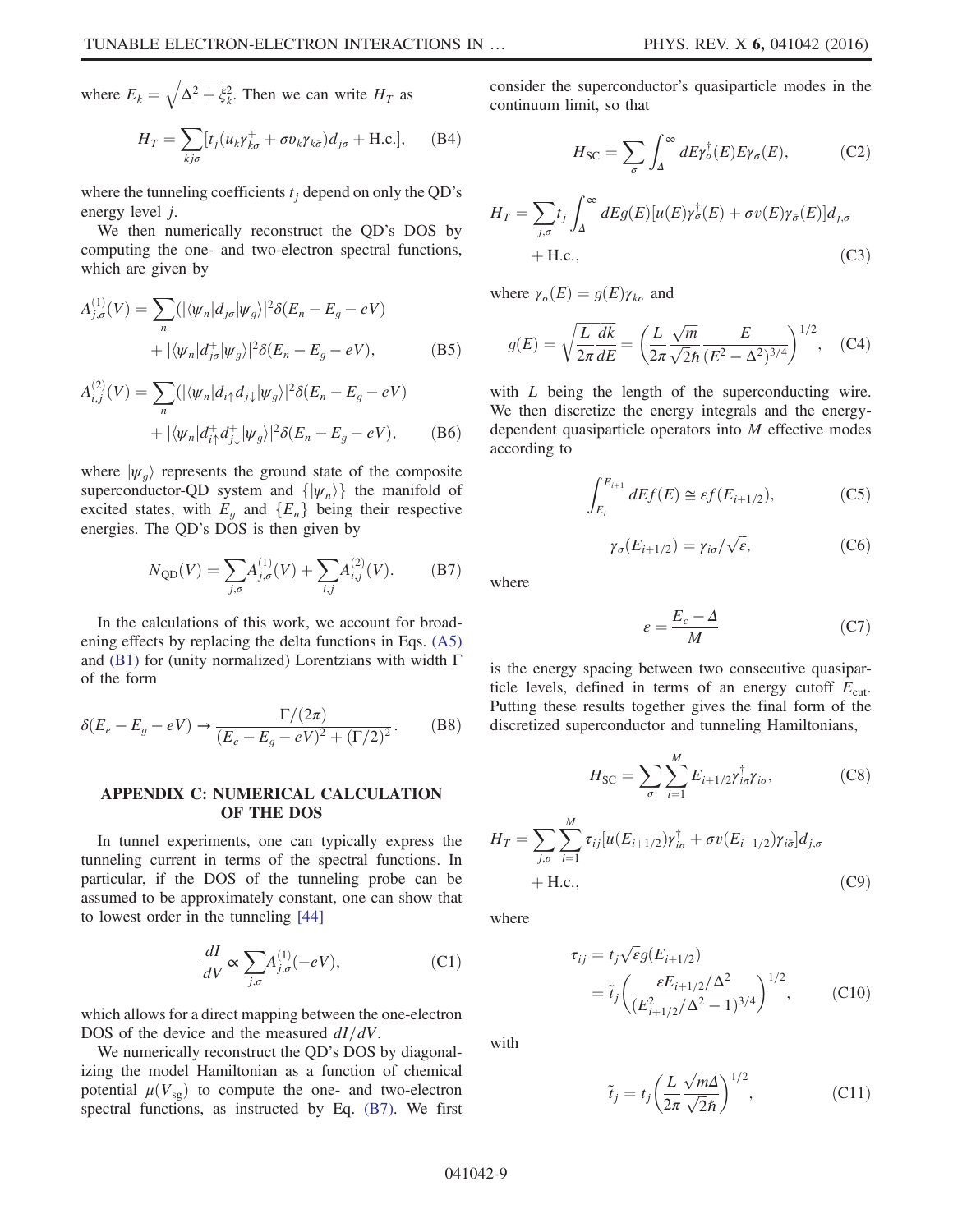which we treat as a free parameter. Other free parameters include the QD's energies  $\varepsilon_{j\sigma}$  and the interaction coefficients  $U_{ij}$ , which we adjust in order to reproduce the subgap features in the observed  $dI/dV$  characteristics shown in Fig. [4\(a\).](#page-4-1) We use the experimental estimate of  $\Delta = 48 \,\mu\text{eV}$  for the superconducting gap (at  $V_{\text{sg}} = -40 \,\text{mV}$ ) and assume a linear relationship between  $V_{sg}$  and  $\mu$ , phenomenologically found to be approximately given by  $\mu \approx eV_{\text{sg}}/20$ . The calculated DOS is shown in Fig. [4\(b\)](#page-4-1). This simulation is for a four-level QD, with two levels lying within each band, with electrons in band 1 being strongly attracting ( $U_1$  < 0) and in band 2 repulsive ( $U_2$  > 0). We also allow for interband interactions ( $U_{12} \neq 0$ ). To make this calculation numerically tractable, we reduce the size of the Hilbert space of the SC to the one- and the twoquasiparticle sectors, with the latter being restricted to the subspace of two-quasiparticle states of opposite spins. In addition, we further reduce the size of the total Hamiltonian matrix by considering only the coupling between states whose overall energies lie within the energy window set by the energy cutoff  $E_{\text{cut}} = 6\Delta$ . The broadening of resonance lines is qualitatively captured by replacing the delta functions by Lorentzians in the spectral functions and by adjusting the width Γ.

# APPENDIX D: RCSJ MODEL

<span id="page-9-6"></span>At sufficiently high  $V_{sg}$  values ( $V_{sg} > -10$  mV), the two barriers become transparent and coherent Josephson transport becomes dominant. The I-V curves can be well fitted by the extended resistively and capacitively shunted junction (RCSJ) model [\[31,32\]](#page-10-8). We take into account the lead resistance  $R_L$  (of wire sections from the barriers to lead 3

<span id="page-9-8"></span>

FIG. 7. RCSJ model fitting. (a) Schematic. (b) RCSJ fitting of I-V curve at  $V_{sg} = 0$  mV yielding  $I_c = 2.8$  nA,  $R_J = 40.4$  kΩ, and  $R_L = 5.0 \text{ k}\Omega$ .

and 4) and shunt resistance  $R<sub>I</sub>$  of the QD [Fig. [7](#page-9-8)]. The I-V curve takes the following form:

$$
I(V_{34}) = \left\{ I_c \text{Im} \left[ \frac{I_{1-in}(I_c \hbar/2ek_B T)}{I_{-in}(I_c \hbar/2ek_B T)} \right] + \frac{V_{34}}{R_J} \right\} \frac{R_J}{R_J + R_L},\tag{D1}
$$

where  $\eta = \hbar V_{34}/2eRk_BT$ ,  $k_B$  is the Boltzmann constant, and  $I_\alpha(x)$  is the modified Bessel function of complex order α. The extracted critical current  $I<sub>c</sub> = 2.8$  nA (at) is larger than the switch  $V_{sg} = 0$  mV current  $I_s = 2.8$  nA. Theoretically, the maximum of critical current  $I_{c\text{max}}$  has a simple relation with  $\Delta$  in the strong-coupling regime,  $I_{c \text{max}} = 2\pi \Delta e/h$ , by assuming equal coupling strength of two barriers, where  $h$  is the Planck constant [\[45\].](#page-10-19) Taking  $\Delta = 48 \mu \text{eV}$ , the calculated  $I_{c \text{max}} = 11.7 \text{ nA}$  is about 4 times the measured result. This is in fact in excellent agreement considering that only a room-temperature microwave (rf) filter is used in the experiment, as electromagnetic radiation is the major reason for this discrepancy.

- <span id="page-9-0"></span>[1] D. C. Tsui, H. L. Stormer, and A. C. Gossard, Two-Dimensional Magnetotransport in the Extreme Quantum Limit, [Phys. Rev. Lett.](http://dx.doi.org/10.1103/PhysRevLett.48.1559) 48, 1559 (1982).
- [2] R. B. Laughlin, Anomalous Quantum Hall-Effect—An Incompressible Quantum Fluid with Fractionally Charged Excitations, [Phys. Rev. Lett.](http://dx.doi.org/10.1103/PhysRevLett.50.1395) 50, 1395 (1983).
- <span id="page-9-1"></span>[3] J. K. Jain, *Composite-Fermion Approach for the Fractional* Quantum Hall Effect, [Phys. Rev. Lett.](http://dx.doi.org/10.1103/PhysRevLett.63.199) 63, 199 (1989).
- <span id="page-9-2"></span>[4] E. Wigner, On the Interaction of Electrons in Metals, [Phys.](http://dx.doi.org/10.1103/PhysRev.46.1002) Rev. 46[, 1002 \(1934\).](http://dx.doi.org/10.1103/PhysRev.46.1002)
- <span id="page-9-3"></span>[5] D. Pesin and L. Balents, *Mott Physics, and Band Topology* in Materials with Strong Spin-Orbit Interaction, [Nat. Phys.](http://dx.doi.org/10.1038/nphys1606) 6[, 376 \(2010\).](http://dx.doi.org/10.1038/nphys1606)
- <span id="page-9-4"></span>[6] J. Bardeen, L. N. Cooper, and J. R. Schrieffer, *Theory of* Superconductivity, Phys. Rev. 108[, 1175 \(1957\).](http://dx.doi.org/10.1103/PhysRev.108.1175)
- [7] N. Reyren et al., Superconducting Interfaces between Insulating Oxides, Science 317[, 1196 \(2007\)](http://dx.doi.org/10.1126/science.1146006).
- [8] A. D. Caviglia, S. Gariglio, N. Reyren, D. Jaccard, T. Schneider, M. Gabay, S. Thiel, G. Hammerl, J. Mannhart, and J. M. Triscone, Electric Field Control of the  $LaAlO<sub>3</sub>/SrTiO<sub>3</sub>$  *Interface Ground State*, [Nature \(London\)](http://dx.doi.org/10.1038/nature07576) 456[, 624 \(2008\)](http://dx.doi.org/10.1038/nature07576).
- <span id="page-9-7"></span><span id="page-9-5"></span>[9] C. Richter et al., Interface Superconductor with Gap Behaviour Like a High-Temperature Superconductor, [Nature \(London\)](http://dx.doi.org/10.1038/nature12494) 502, 528 (2013).
- [10] A. Brinkman, M. Huijben, M. Van Zalk, J. Huijben, U. Zeitler, J. C. Maan, W. G. Van der Wiel, G. Rijnders, D. H. A. Blank, and H. Hilgenkamp, Magnetic Effects at the Interface between Non-Magnetic Oxides, [Nat. Mater.](http://dx.doi.org/10.1038/nmat1931) 6, [493 \(2007\)](http://dx.doi.org/10.1038/nmat1931).
- [11] Ariando et al., Electronic Phase Separation at the  $LaAlO<sub>3</sub>/STIO<sub>3</sub>$  *Interface*, [Nat. Commun.](http://dx.doi.org/10.1038/ncomms1192) 2, 188 (2011).
- [12] F. Bi, M. Huang, S. Ryu, H. Lee, C.-W. Bark, C.-B. Eom, P. Irvin, and J. Levy, Room-Temperature